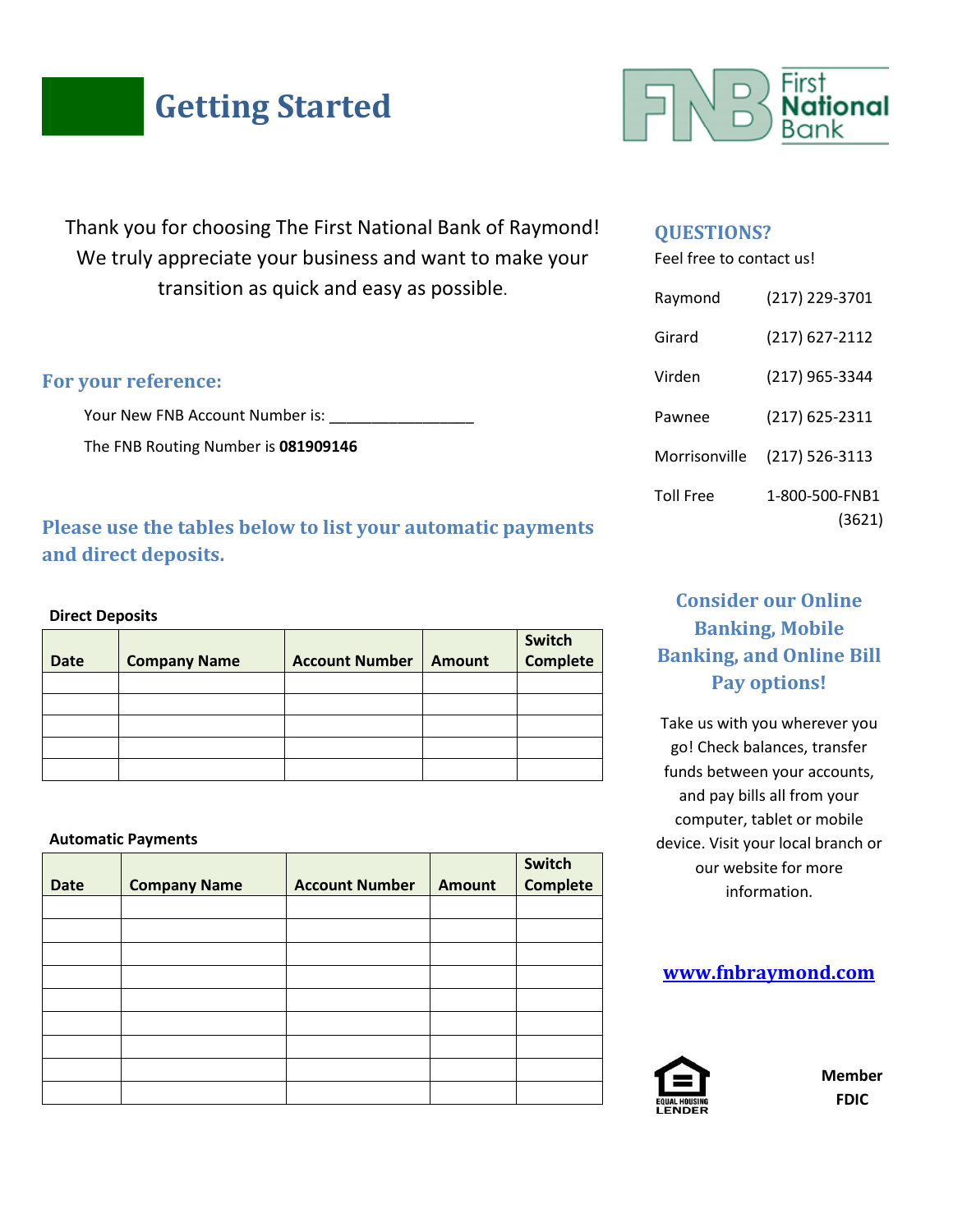# **Change Direct Deposits**



|  |  |  | To redirect deposits into your new account: |
|--|--|--|---------------------------------------------|
|  |  |  |                                             |

Complete and submit a separate form for each company or organization who is automatically depositing funds to your existing account.

Company Name:

Company Address:

**Some companies or organizations may require special forms in order to change your direct deposit. You may need to contact them for more information.** 

**To whom it may concern:** 

**I've recently changed my banking relationship to The First National Bank of Raymond. Please redirect my direct deposit into my new account. My information is as follows:**

\_\_\_\_\_\_\_\_\_\_\_\_\_\_\_\_\_\_\_\_\_\_\_\_\_\_\_\_\_\_

| State: _________________ | Zip: |
|--------------------------|------|
| Phone:                   |      |

**New Account Information:**

Bank Name: First National Bank of Raymond

Routing Number: 081909146

Account Number: \_\_\_\_\_\_\_\_\_\_\_\_\_\_\_\_\_\_\_\_\_

Account Type: Checking D Savings

**For Social Security Direct Deposits contact the Social Security Administration Direct Deposit Department at 1-800-772-1213 or online a[t www.ssa.gov/deposit.](http://www.ssa.gov/deposit)**

**I hereby authorize the above listed company to have my direct deposit switched to my account with The First National Bank of Raymond.** 

Signature: \_\_\_\_\_\_\_\_\_\_\_\_\_\_\_\_\_\_\_\_\_\_\_\_\_\_\_\_\_ Date: \_\_\_\_\_\_\_\_\_\_\_\_\_\_\_



**Member FDIC**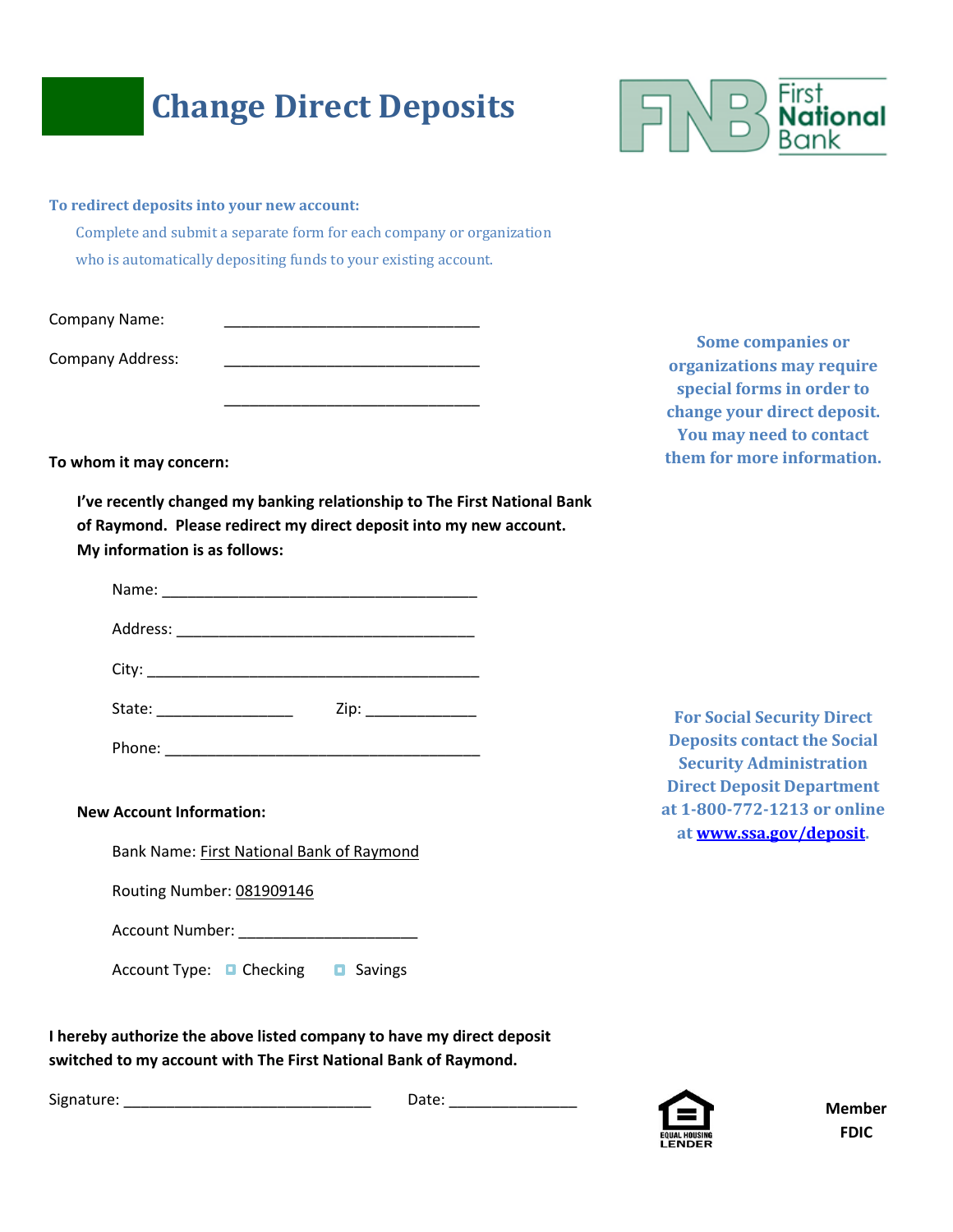# **Change Automatic Payments**



Complete and submit a separate form for each company or organization that is automatically withdrawing payments from your existing account.

\_\_\_\_\_\_\_\_\_\_\_\_\_\_\_\_\_\_\_\_\_\_\_\_\_\_\_\_\_\_

Company Name:

Company Address:

**To whom it may concern:**

**I've recently changed my banking relationship to The First National Bank of Raymond. Please redirect my automatic payments to be taken out of my new account. My information is as follows:** 

| State: __________________                                   | Zip: |
|-------------------------------------------------------------|------|
| Phone:<br><u> 1980 - Jan Barbara Barbara, manazarta da </u> |      |

**Some companies or organizations may require special forms in order to change your automatic payments. You may need to contact them for more information.** 

#### **New Account Information:**

Bank Name: First National Bank of Raymond

Routing Number: 081909146

Account Number: \_\_\_\_\_\_\_\_\_\_\_\_\_\_\_\_\_\_\_\_\_

| Account Type: | $\blacksquare$ Checking | <b>□</b> Savings |
|---------------|-------------------------|------------------|
|               |                         |                  |

**I hereby authorize the above listed company to have my automatic payment switched to my account with The First National Bank of Raymond.** 

Signature: \_\_\_\_\_\_\_\_\_\_\_\_\_\_\_\_\_\_\_\_\_\_\_\_ Date: \_\_\_\_\_\_\_\_\_\_\_\_\_\_\_



**Member FDIC**